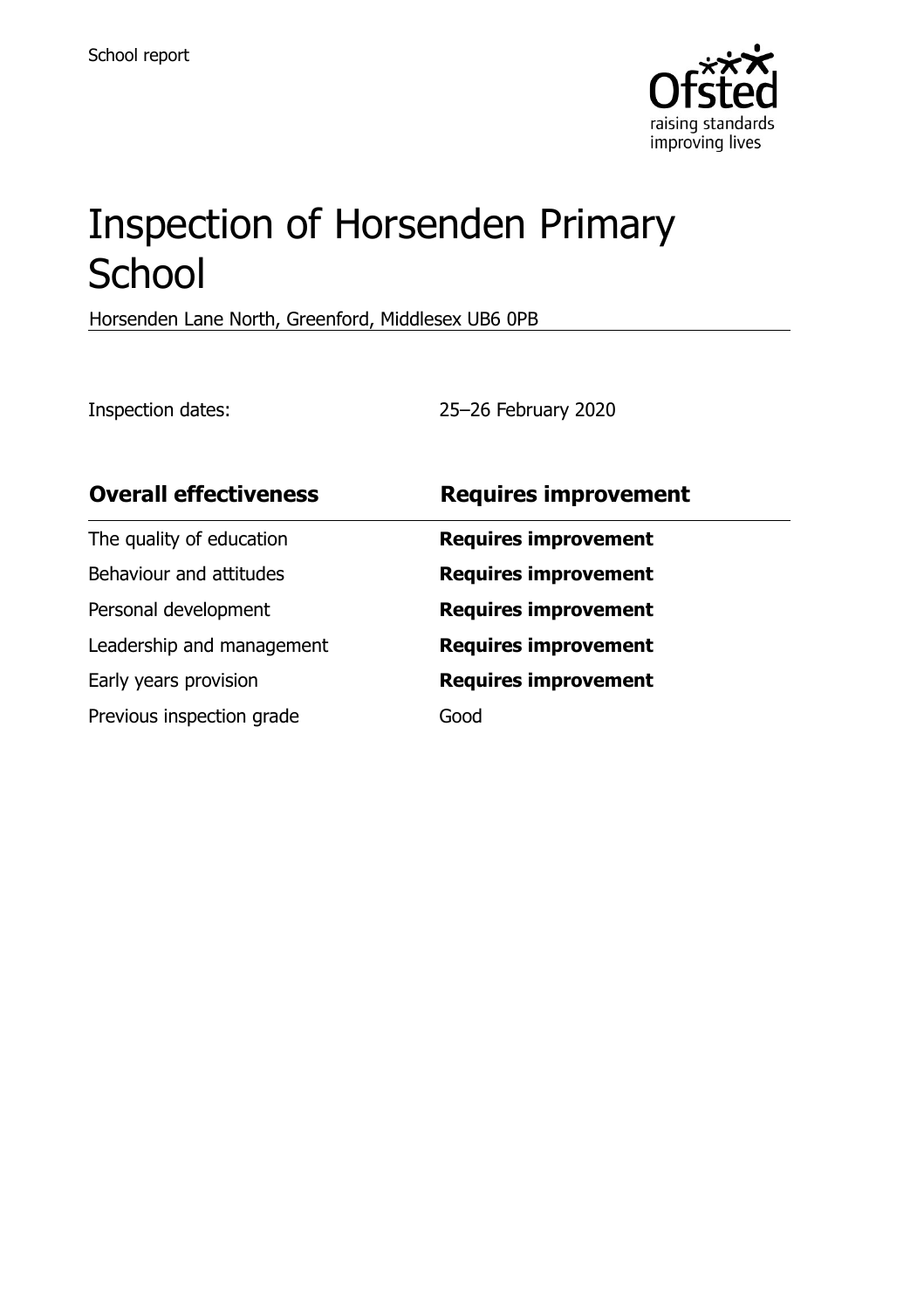

## **What is it like to attend this school?**

The school has undergone a period of significant change. Senior leaders, middle managers, governors and staff have changed since the previous inspection. The quality of education is not strong. The headteacher, governors and leaders know what is required and have made improvements. However, these are not yet fully embedded.

Pupils' behaviour during unstructured times is not as good as it should be. This is particularly the case when adults are not around, including in corridors and the playground. In some lessons, pupils behave very well. However, this is not always the case. Adults' expectations of pupils' conduct are variable.

Pupils are a delight to talk to. They are confident and articulate. Pupils said that their teachers are caring. They love opportunities for visits, workshops and to use the school's swimming pool. Most pupils enjoy their learning. They shared that staff were quick to deal with any serious incidents should they occur. Pupils feel safe and are able to speak to the many adults who they trust.

Incidents of bullying, particularly repeated name calling, have been an issue at the school. This frustrates some parents and carers. Leaders recognise this and have begun to deal with it.

### **What does the school do well and what does it need to do better?**

Changes to governors, senior leaders and staff have meant that many areas of the school are not as effective as they should be. Leaders, including many new to their posts, have taken positive actions to improve the school. Leaders and governors now have a clear vision of what to do and when. They are accurate in their evaluations of the school and have clear plans for improvement. However, these actions are at an early stage of development.

Subject planning has not been a high priority since the last inspection. Many subject plans lack ambition or do not exist. This is particularly the case in art, computing, music, design and technology, French, and geography. Pupils have gaps in their learning. This includes those pupils with special educational needs and/or disabilities (SEND). Leaders' actions to ensure that pupils with SEND are supported have improved. They make better use of external agencies to support these pupils' needs.

Subject leaders are mostly new. They have an accurate understanding of the effectiveness of the subject areas they lead. They know what is needed to improve. Leaders have begun to prioritise support for subject leaders, but in many areas this has yet to begin.

Leaders' work to improve the school's writing has been more effective. Pupils have a better understanding of how to write well. They use a growing range of vocabulary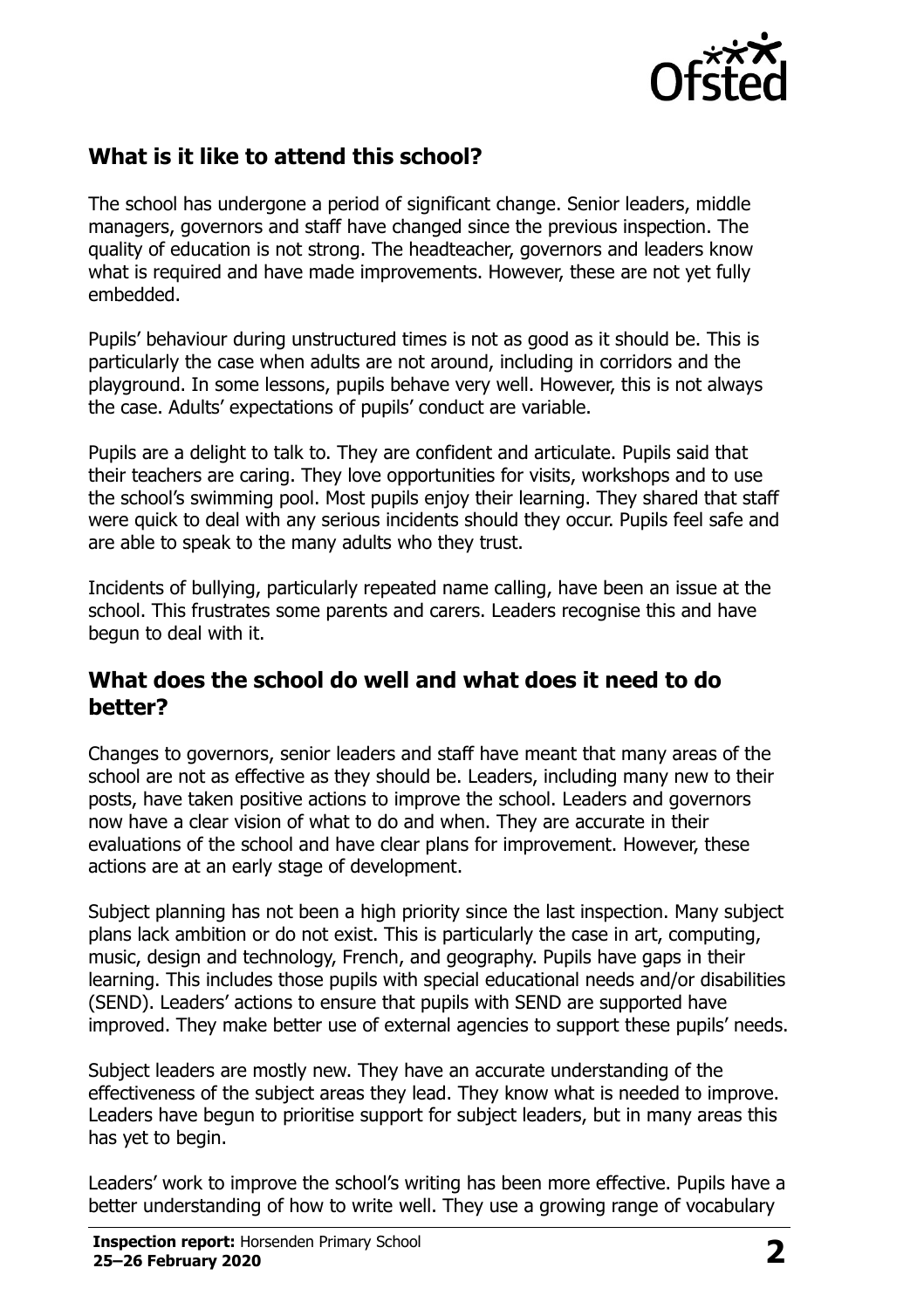

and ideas to write more concise pieces. In mathematics, pupils showed strong knowledge and understanding. This helps them to know more and remember more, particularly in their arithmetic tasks. Leaders' recent work to improve teachers' expertise has been positive. For example, in history, Year 6 pupils shared a strong understanding about 'mutiny' and 'rebellion'.

Teachers' subject knowledge is variable. This is due to the many changes in staffing and the weak leadership in the past. Many teachers demonstrate strong knowledge and engage pupils with relevant tasks. They build on pupils' prior learning well. However, this is not embedded across the school. In the early years, adults do not develop children's communication and language skills as well as they should. This limits children's opportunities to express themselves and deepen their understanding. In Reception, adults do not build on children's previous learning. Children become confused about what they are expected to do.

Reading has not been a high priority until recently. In the past, weak phonics teaching in the early years meant that too many pupils in key stage 1 were working below where they should have been. Leaders' have been proactive in dealing with these problems. Staff receive regular professional development to improve their expertise. Adults in the Nursery and Reception know how to help children learn their initial sounds. The proportion of pupils achieving the standard in the Year 1 phonics skills check improved significantly to above the national average in 2019. Support for pupils with historical poor reading skills is effective. Adults help these pupils to catch up effectively, particularly in Years 1 and 3. Pupils learn to apply their knowledge of phonics to read words and sentences.

Most pupils have positive attitudes. They enjoy their learning. When adults' expectations are clear, pupils behave well. However, sometimes pupils do not follow the school's rules as well as they should, including in the early years. This results in low-level poor behaviour that limits pupils' learning. During breaktimes, some pupils enter buildings unsupervised. Transitions between the playground and class are not always effective.

Pupils appreciate the school's diversity. They learn to be respectful citizens and understand the school's 'HORSE' values well. Pupils learn about the world around them through assemblies and class discussions. For example, pupils learned about the importance of individual liberty. While there have not been many reported incidents of homophobic bullying, leaders have not ensured that pupils have been taught about homophobia.

Staff shared mixed views about the school. Most are positive about the support they receive. However, some said that they felt overwhelmed by the pace of changes introduced. Leaders recognise this.

Most parents and carers are happy with the improvements made to the school over the last year. However, many also shared their frustrations about too many changes of staff and of senior leaders.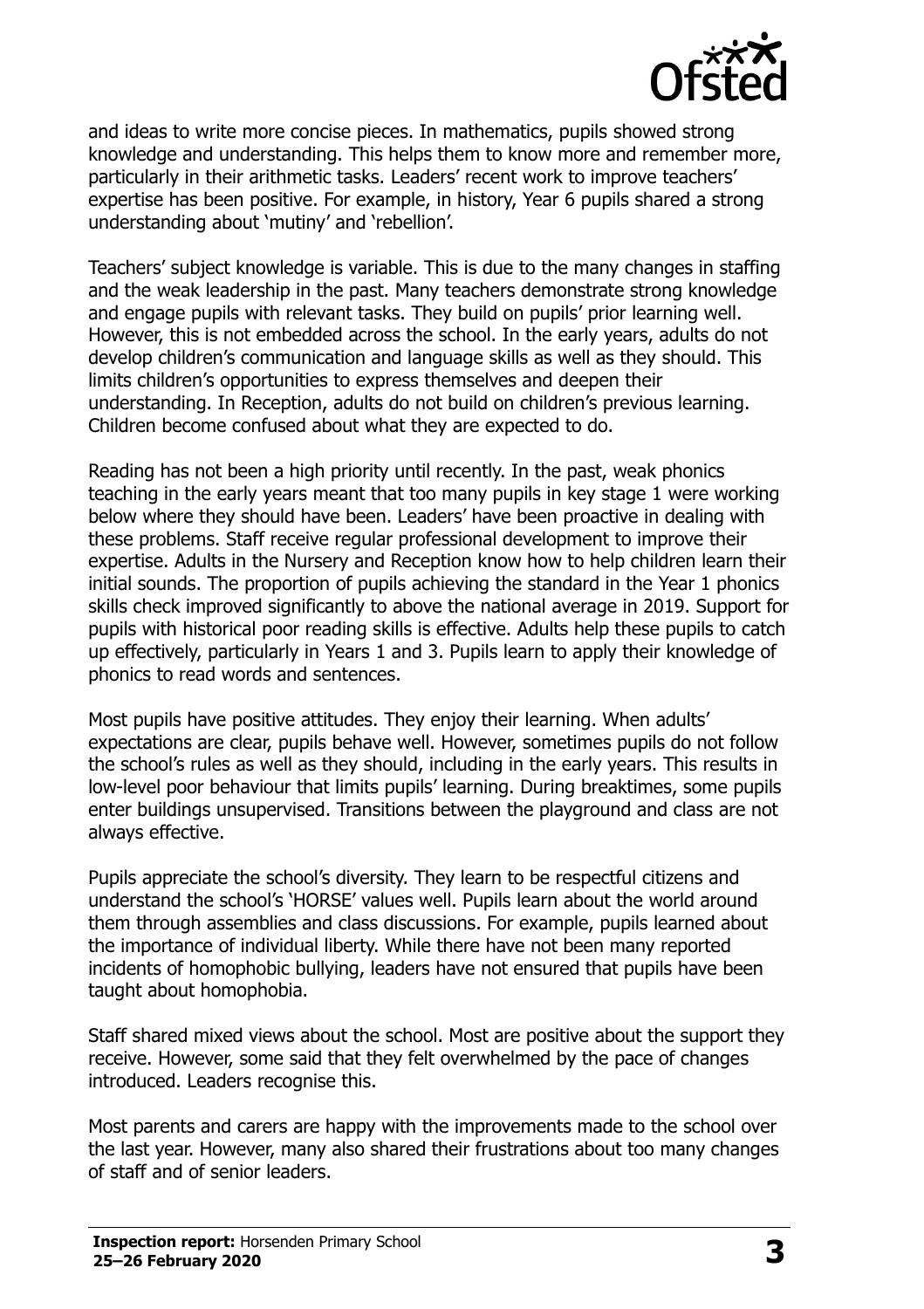

# **Safeguarding**

The arrangements for safeguarding are effective.

Leaders place a high priority on safeguarding. They have improved the school's procedures, so that any concerns reported are followed up quickly. Leaders work well together to identify any concerns. They work proactively with external agencies to provide families with support. Leaders keep up to date with potential risks in the local area, including knife crime and gangs.

Staff are vigilant and know their responsibilities. Regular training helps staff to be knowledgeable about how to deal with concerns should they occur. Pupils learn about personal safety, including how to keep safe using social media.

## **What does the school need to do to improve?**

#### **(Information for the school and appropriate authority)**

- Leaders have begun the process to review subject plans. Most subject plans in foundation subjects are at an early stage of development. They do not identify what should be taught and when and lack ambition. Leaders should ensure that they continue to review plans in foundation subjects and support teachers' professional development, including in the early years, so that they are confident in what to teach and when.
- Leaders have improved the school's behaviour systems over the last year. However, adults' expectations of pupils' behaviour are still not consistent, including in the early years. In some lessons and during play and lunchtimes, pupils do not behave as well as they should. Leaders should continue to work on raising all adults' expectations and pupils' self-regulation skills so that low-level disruption does not affect lessons or the day-to-day life of the school.
- A small number of bullying incidents, particularly around repeated name calling, still exist. Leaders have begun to deal with these. They must ensure that they continue to work with pupils and parents, so that incidents of bullying are effectively managed.
- Pupils learn about being respectful and are tolerant of those with differences. However, pupils do not learn about homophobic bullying. This limits their understanding about different types of prejudice. Leaders should ensure that they have clear plans for pupils to learn about homophobia.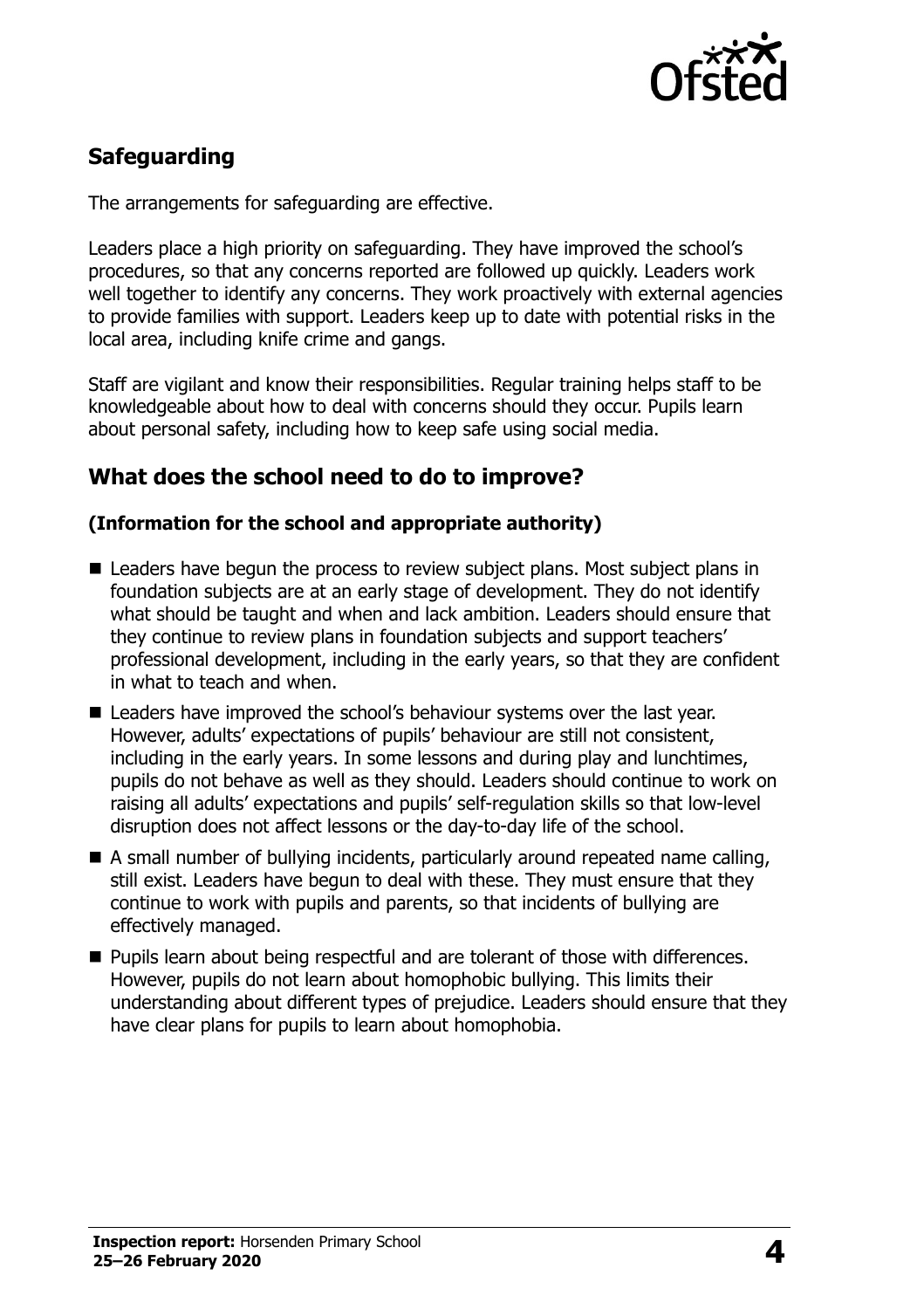

## **How can I feed back my views?**

You can use [Ofsted Parent View](http://parentview.ofsted.gov.uk/) to give Ofsted your opinion on your child's school, or to find out what other parents and carers think. We use Ofsted Parent View information when deciding which schools to inspect, when to inspect them and as part of their inspection.

The Department for Education has further [guidance](http://www.gov.uk/complain-about-school) on how to complain about a school.

If you are the school and you are not happy with the inspection or the report, you can [complain to Ofsted.](http://www.gov.uk/complain-ofsted-report)

#### **Further information**

You can search for [published performance information](http://www.compare-school-performance.service.gov.uk/) about the school.

In the report, '[disadvantaged pupils](http://www.gov.uk/guidance/pupil-premium-information-for-schools-and-alternative-provision-settings)' refers to those pupils who attract government pupil premium funding: pupils claiming free school meals at any point in the last six years and pupils in care or who left care through adoption or another formal route.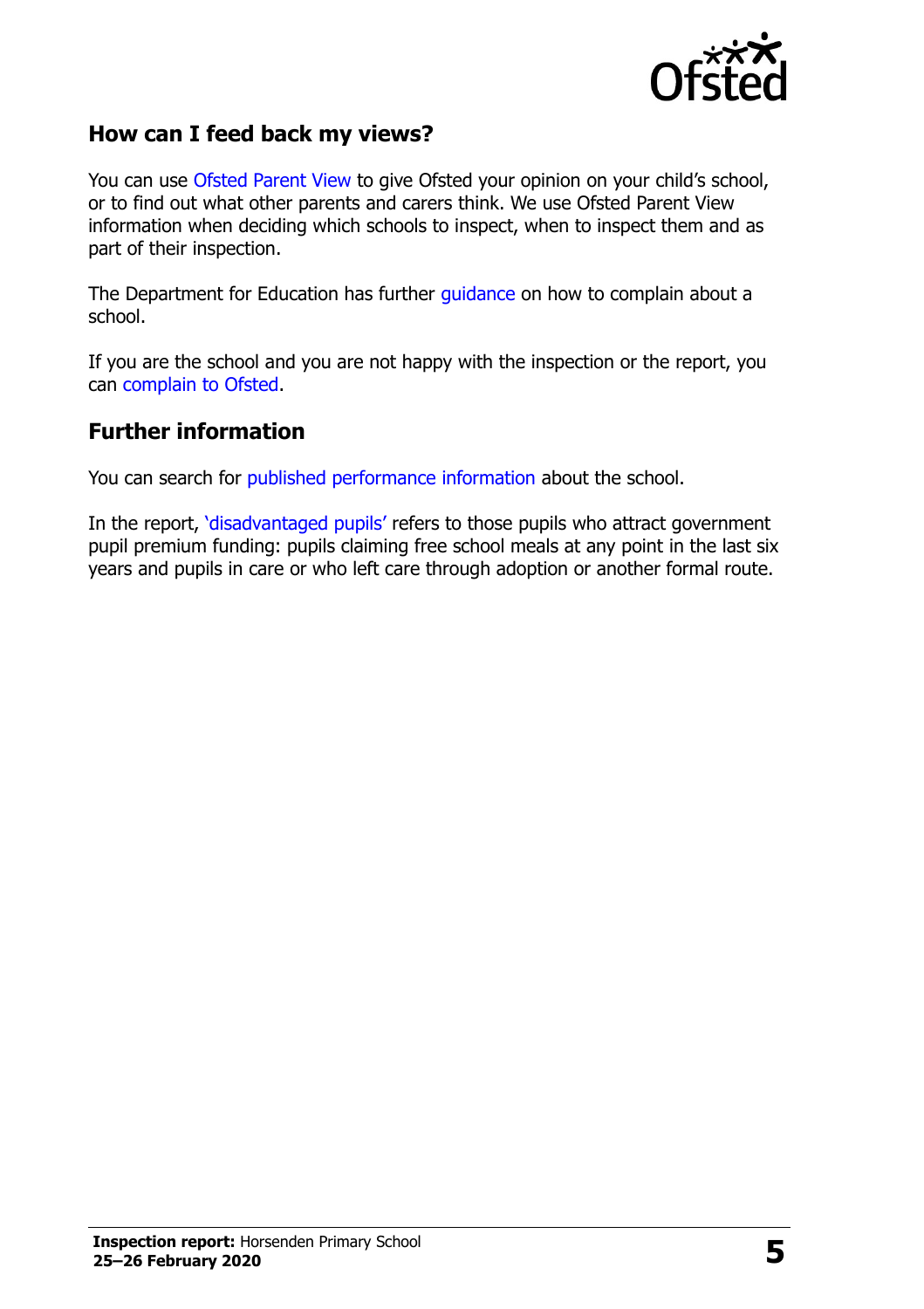

## **School details**

| Unique reference number             | 101901                                                               |
|-------------------------------------|----------------------------------------------------------------------|
| <b>Local authority</b>              | Ealing                                                               |
| <b>Inspection number</b>            | 10110370                                                             |
| <b>Type of school</b>               | Primary                                                              |
| <b>School category</b>              | Community                                                            |
| Age range of pupils                 | 3 to 11                                                              |
| <b>Gender of pupils</b>             | Mixed                                                                |
| Number of pupils on the school roll | 889                                                                  |
| <b>Appropriate authority</b>        | The governing body                                                   |
| <b>Chair</b>                        | Lynne Plummer                                                        |
| <b>Headteacher</b>                  | Emma Appelby                                                         |
| Website                             | www.horsenden.ealing.sch.uk                                          |
| Date of previous inspection         | 7 November 2018, under section 8 of the<br><b>Education Act 2005</b> |

## **Information about this school**

- The current headteacher and deputy headteacher were appointed in September 2018.
- $\blacksquare$  The governing body has many new members, including the chair.
- Since the previous inspection, there have been significant changes in staff. In 2019, 11 new teachers joined the school.
- $\blacksquare$  In 2019, the school appointed five new middle leaders with responsibility for leading subject areas and year groups.
- The school uses alternative provision.

## **Information about this inspection**

We carried out this inspection under section 5 of the Education Act 2005.

■ We met with the headteacher, deputy headteacher, senior leaders and subject leaders. We held a meeting with a group of governors. A representative from the local authority held a meeting with an inspector.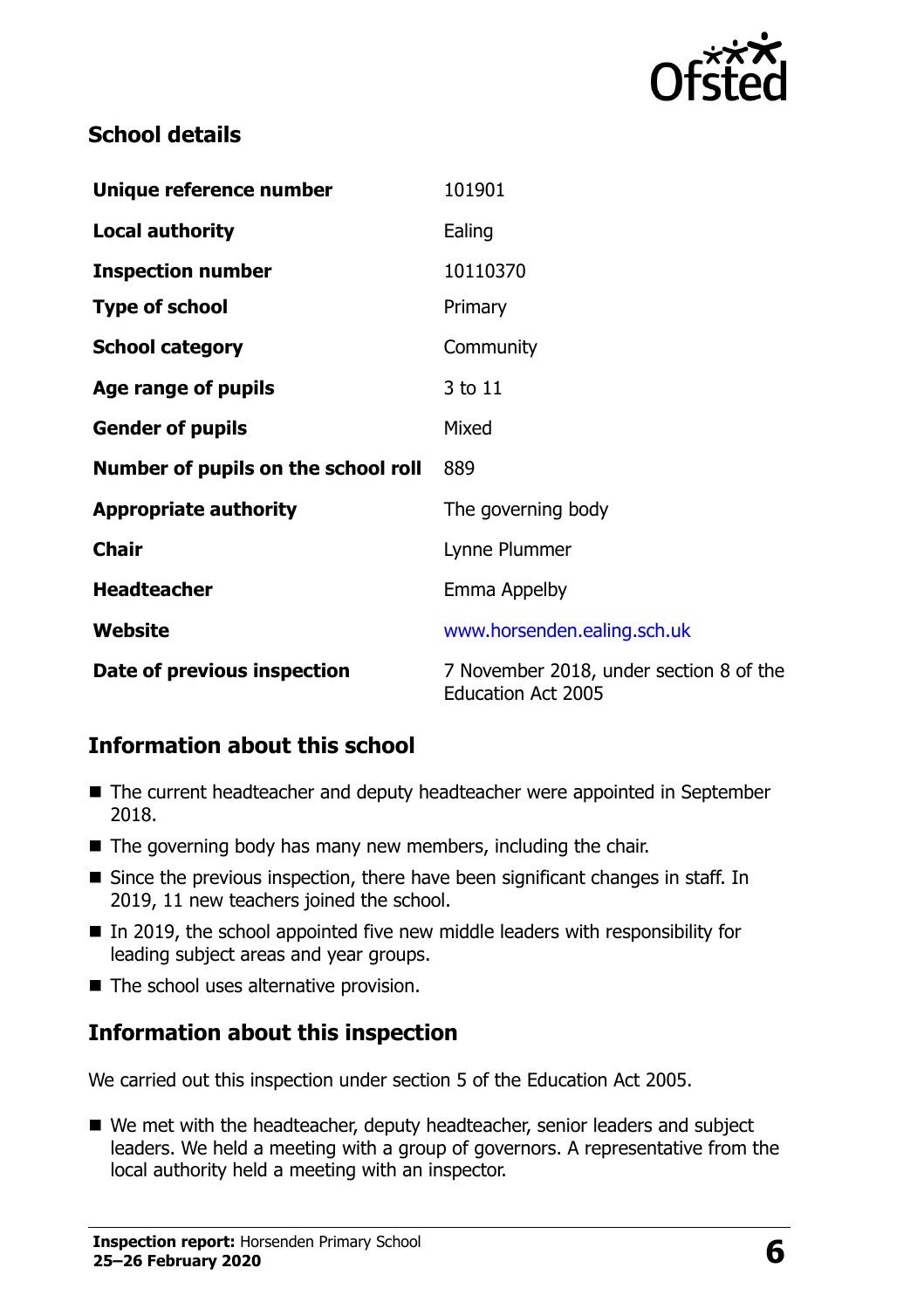

- We did deep dives in these subjects: reading, mathematics, geography, writing and science. This included meeting with subject leads, visiting lessons and holding discussions with staff and pupils. We also considered other subjects as part of this inspection.
- We checked the school's documentation, including for safeguarding, behaviour and attendance.

#### **Inspection team**

| Noeman Anwar, lead inspector | Her Majesty's Inspector |
|------------------------------|-------------------------|
| Nick Hitchen                 | Ofsted Inspector        |
| Lynn Martin                  | Ofsted Inspector        |
| Abdul-Hayee Murshad          | Ofsted Inspector        |